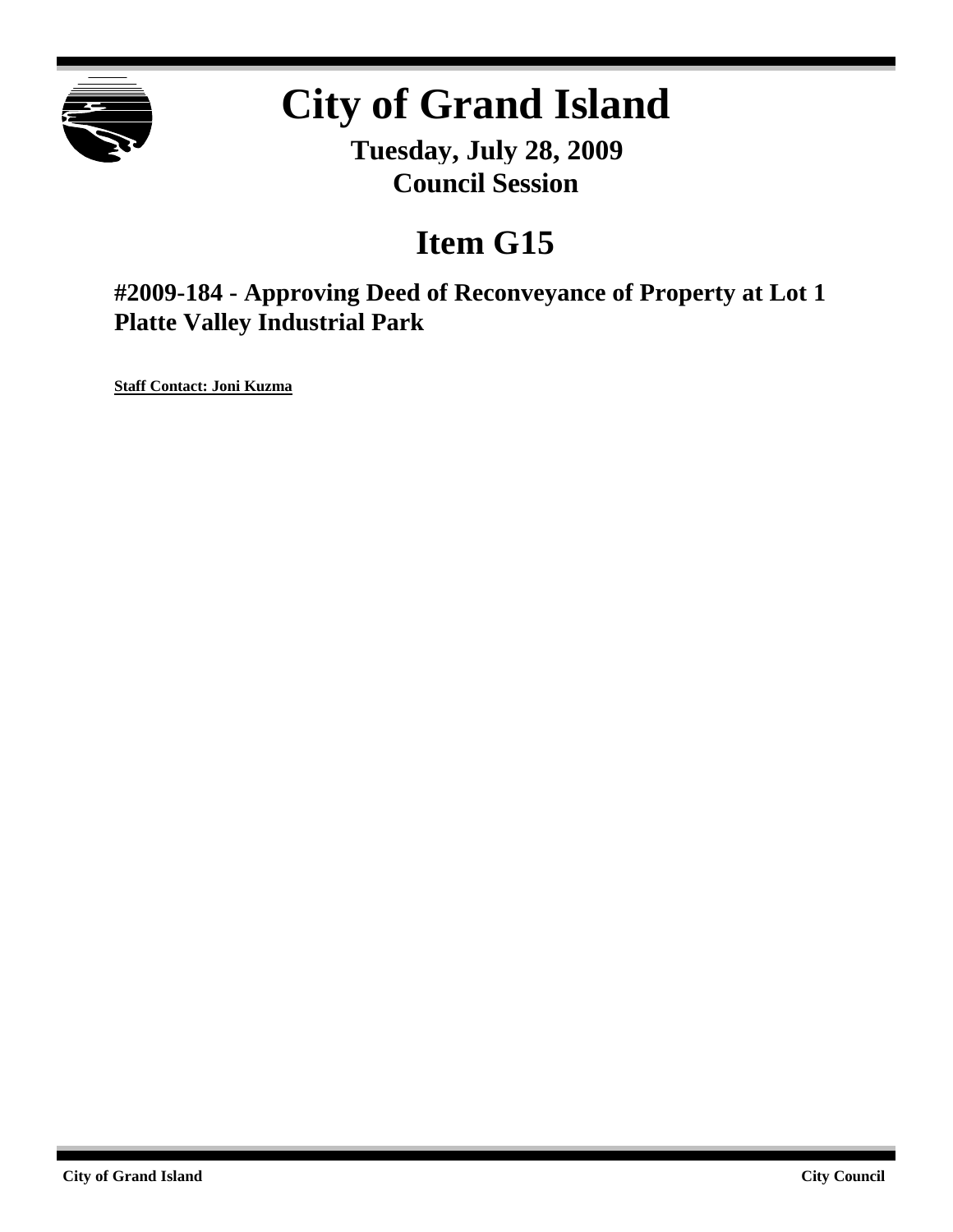### **Council Agenda Memo**

| From:           | Joni Kuzma, Community Development                                                            |  |
|-----------------|----------------------------------------------------------------------------------------------|--|
| <b>Meeting:</b> | July 28, 2009                                                                                |  |
| Subject:        | Approving Deed of Reconveyance of property at Lot 1,<br><b>Platte Valley Industrial Park</b> |  |
| Item $\#$ 's:   | $G-15$                                                                                       |  |
| $Presenter(s):$ | Joni Kuzma, Community Development Administrator                                              |  |

#### **Background**

The City Of Grand Island has a Deed of Trust filed on property in the Platte Valley Industrial Park (Spec Building Site) in the amount of \$250,000. On October 5, 2007 a lien was filed against this property to secure Community Development Block Grant funds and agreements in the amount of \$250,000.00 that were loaned to the Grand Island Economic Area Development Corporation to assist in the construction of a shell building for the purposes of economic development as part of the Community Development Block Grant program. The legal description is:

Lot 7, Platte Valley Industrial Park Third Subdivision, Hall County, Nebraska. Now a part of Lot 1, Platte Valley Industrial Park Sixth Subdivision, in Grand Island, Hall County, Nebraska

The Grand Island Area Economic Development Corporation is requesting to have the City forgive the loan and request the trustee to issue a Deed of Reconveyance on this property based on the terms of the Memorandum of Understanding with the City of Grand Island and the Nebraska Department of Economic Development. Nova-Tech, Inc. purchased the property in November 2008 and the company has met the job requirements as set forth in the Memorandum of Understanding.

#### **Discussion**

Section **§**4.03 of the Memorandum of Understanding states the following conditions for lien release:

"Up to 100% of the conditional grant provided by CDBG funds will be declared unconditionally granted by the Department in favor of the City, and thus the City will be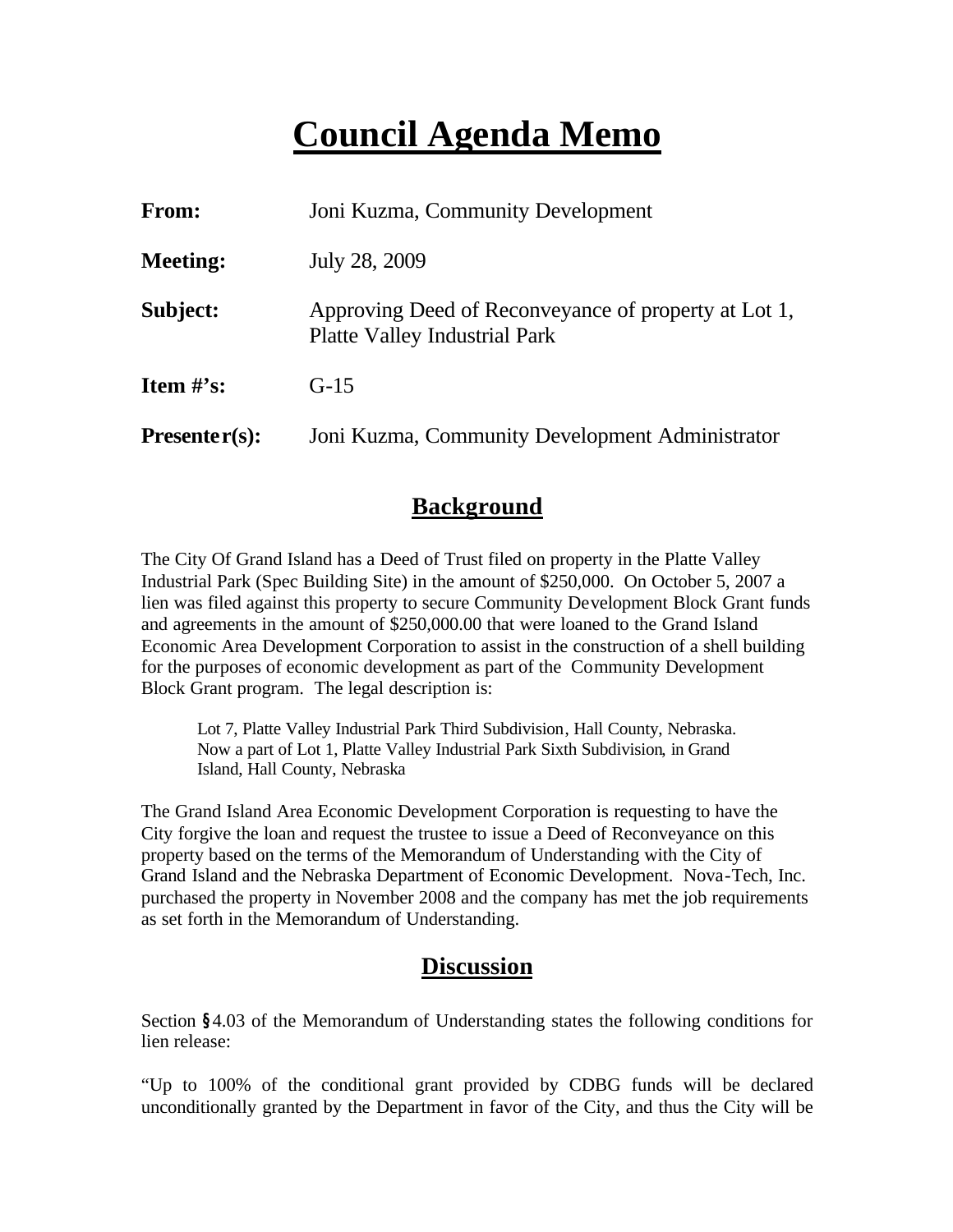in a position to forgive some or all (the amount of forgiveness, if any, of the Loan is at the discretion of the City) of the Loan obligation of the Grand Island Area Economic Development Corporation, if certain conditions are fully satisfied."

The benefiting business (Nova-Tech, Inc.) was required within 12 months of purchase to create 13 full-time equivalent positions, of which positions at least 51%, or seven (7), whichever was greater were to be held or made available to,  $low - to - moderate income$ (LMI) persons. Such positions were to be maintained for 12 months. Nova-Tech, Inc. has met all of the Community Development Block Grant objectives for job creation.

#### **Alternatives**

It appears that the Council has the following alternatives concerning the issue at hand. The Council may:

- 1. Move to forgive the loan and approve Deed of Reconveyance
- 2. Refer the issue to a Committee
- 3. Postpone the issue to future date
- 4. Take no action on the issue

#### **Recommendation**

City Administration recommends that the Council forgive the loan and approve Deed of Reconveyance.

### **Sample Motion**

Move to forgive the loan to GIAEDC and approve Deed of Reconveyance on Lot 7, Platte Valley Industrial Park Third Subdivision, Hall County, Nebraska. Now a part of Lot 1, Platte Valley Industrial Park Sixth Subdivision, in Grand Island, Hall County, Nebraska